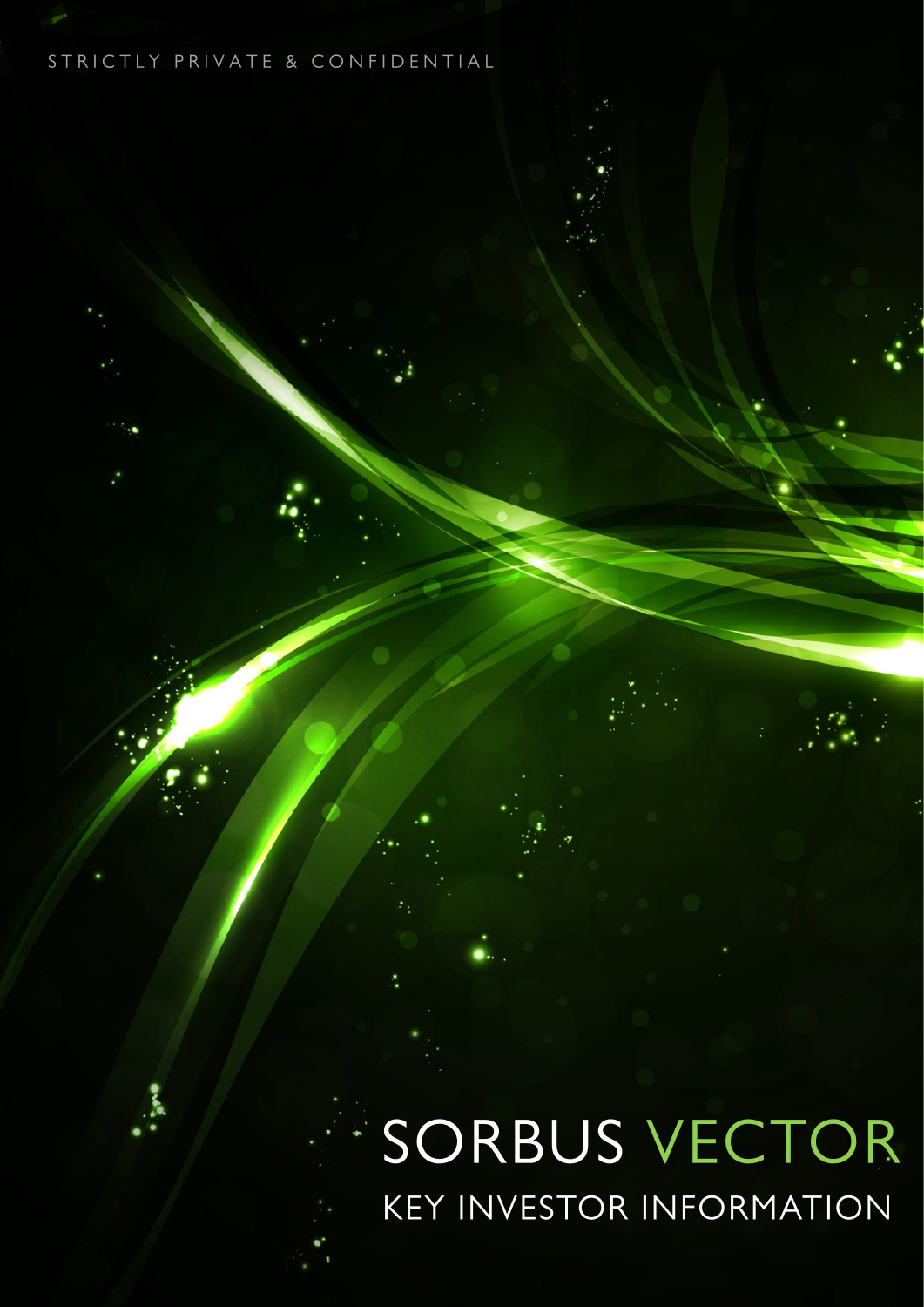# RBI R T N F R

## **Key Investor Information**

This document provides you with key investor information about this fund. It is not marketing material. The information is required by law to help you understand the nature and the risks of investing in this fund. You are advised to read it so you can make an informed decision about whether to invest.

# **VT Sorbus Vector Fund 1 (the "Fund")**

# **a sub-fund of VT Sorbus Vector Funds ICVC (the "Company")**

# **Class A – Income Shares (ISIN: GB00BYXFB401)**

The authorised corporate director of the Fund is Valu-Trac Investment Management Limited

#### **Objectives and Investment Policy** The investment objective of the Fund is to generate income and capital growth. The Fund will aim to meet its objectives by investing primarily in relatively small number of UK equities. In addition to investing in equities, the sub-fund may also invest in other transferable securities, collective investment schemes, money market instruments, deposits, cash and near cash. Derivatives may be held for efficient portfolio management purposes. The Fund has the discretion to invest in a range of investments as described above. The Company will not have any particular industry or economic sector focus and as such weightings in these may vary as required. You can buy and sell shares in the Fund on any business day. Any income from the Fund will be paid out to you. Recommendation: This Fund may not be appropriate for investors who plan to withdraw their money within 5 years. For full investment objectives and policy details please refer to the prospectus. **Risk and Reward Profile** The Risk and Reward Indicator table demonstrates where the Fund ranks in terms of its potential risk and reward. The higher the rank the greater the potential reward but the greater the risk of losing money. It is based on past data, may change over time and may not be a reliable indication of the future risk profile of the Fund. The shaded area of the table below shows where the Fund ranks in terms of its potential risk and reward based on historical data. Lower risk Typically lower rewards Higher risk Ξ Typically higher rewards 1 2 3 4 5 **6** 7 Historical data may not be a reliable indicator of the Fund's future risk profile. The risk category shown is not guaranteed and may change over time. The lowest category does not mean "risk free". The Fund is ranked 6 because monthly historical performance data indicates that it has experienced significant rises and falls in market prices historically. The following risks are material in addition to the risks captured by the indicator above: • Counterparty risk: The Fund can conclude various transactions with contractual partners. If a contractual partner becomes insolvent, it can no longer or can only partly settle unpaid debts owed to the Fund. • Market Risk: External factors can cause an entire asset class to decline in value which would result in a decrease in the value of investments. • Concentration Risk: the Fund holds a limited number of investments. If one of these investments falls in value this can have a greater impact on the Fund's value than if it held a larger number of investments. Further, significant exposure to a particular industrial sector or geographical region reduces the diversification and is at risk of a localised event impacting the Fund. • Currency Risk: As the fund invests in global securities and collective investment schemes that invest in global securities, movements in exchange rates may, when not hedged, cause the value of your investment to increase or decrease. • Risk from use of derivatives: Investment in derivatives may result in gains or losses that are greater than the original amount invested.

For full details of the Fund's risks, please see the prospectus which may be obtained from the address in `Practical Information` overleaf.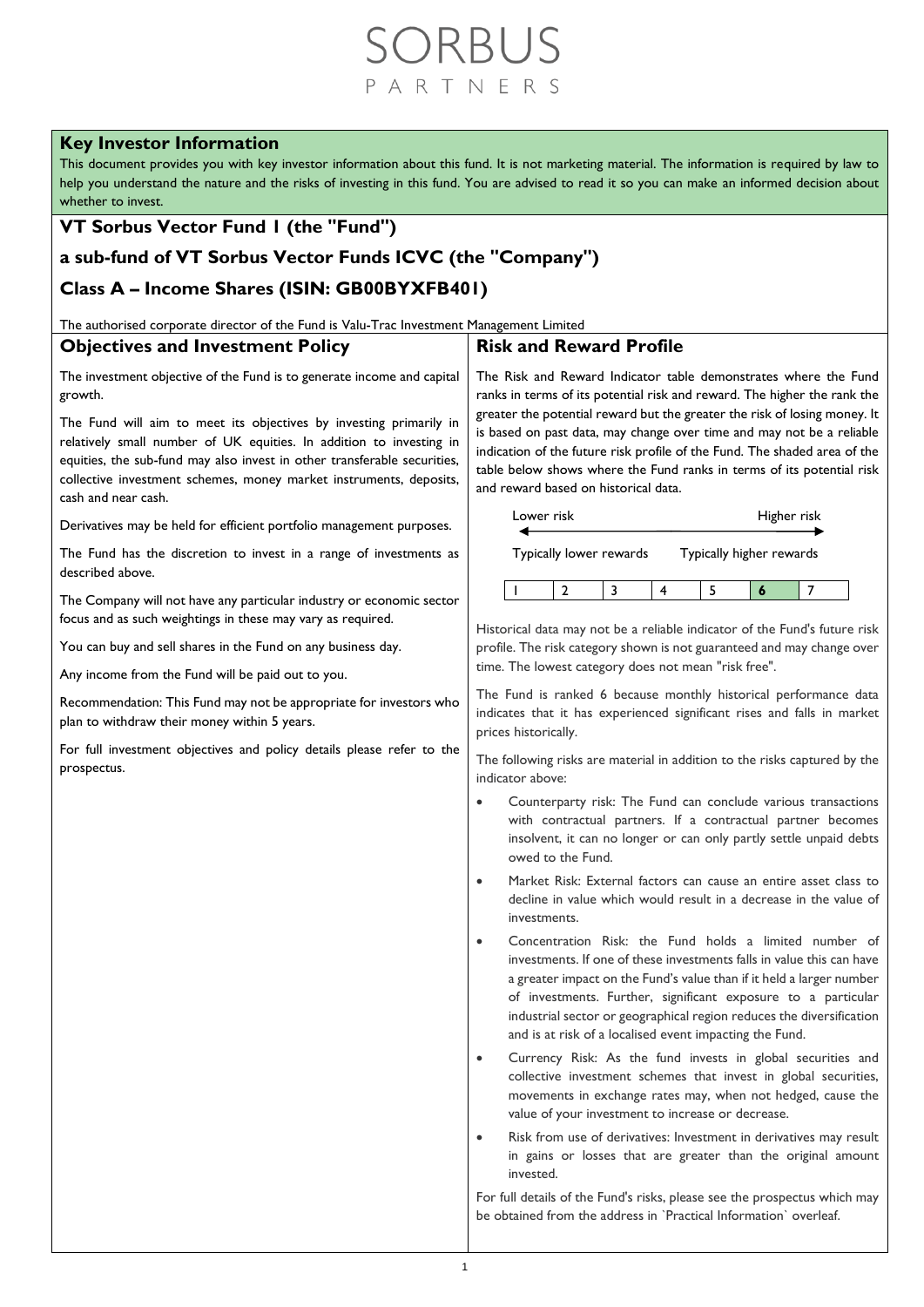# RBUS RTNFRS

### **Charges**

The charges you pay are used to pay the costs of running the Fund, including marketing and distributing costs. These charges reduce the potential growth of your investment.

| One-off charges taken before or after you invest |      |  |  |  |
|--------------------------------------------------|------|--|--|--|
| Entry charge                                     | None |  |  |  |
| Exit charge                                      | None |  |  |  |

This is the maximum that might be taken out of your money before it is invested or before the proceeds of your investment are paid out. In some cases you may pay less and you should speak to your financial advisor about this.

**Charges taken from the fund over a year**

Ongoing charges **0.83%** 

| Charges taken from the fund under certain specific<br><b>conditions</b> |  |          |  |
|-------------------------------------------------------------------------|--|----------|--|
| Performance fee                                                         |  | $10\%$ * |  |



The ongoing charges figure is based on expenses and the net asset value as at 31 December 2021. This figure may vary from year to year. It excludes portfolio transaction costs. The Fund's annual report for each financial year will include detail on the exact charges made.

You may also be charged a dilution levy on entry to or exit from the fund.

During the last financial year, the performance fee charged was 0%.

For more information about charges, please see sections 3.6 & 7 of the prospectus, which may be obtained free of charge from the address in 'Practical Information' below.

*\* of the outperformance by the Fund of the MSCI UK IMI Net Dividends Reinvested Index.*

### **Past Performance Past performance is not a guide to future performance.**

The past performance in the chart shown opposite is inclusive of tax and charges, but excludes the entry charge that may be paid on the purchase of an investment.

The share class and Fund were both launched on 19 April 2016.

Performance is calculated in Pounds Sterling.

### **Practical Information**

The depositary for the Fund is NatWest Trustee and Depositary Services Limited.

You can obtain further information about the Fund, copies of the prospectus, annual reports and accounts and half-yearly reports and accounts in English, free of charge, from Valu-Trac Investment Management Limited, Orton, Moray, IV32 7QE. They are also available electronically at www.valu-trac.com.

The Fund's latest published price and other information is available at www.valu-trac.com and can also be obtained during normal business hours by calling 01343 880 344.

The Fund is a sub-fund of the Company. The Prospectus and annual or half yearly reports and accounts contain information about the Company and all of its sub-funds.

Each of the sub-funds of the Company is segregated by law. This means that the assets of this Fund may not be used to pay the liabilities of other sub-funds of the Company.

Shares in other classes may be available. Details are set out in the Prospectus. It may be possible to switch your investment at any time for shares in other classes within the Fund or for shares in a class within a different sub-fund. For further information on switching please contact Valu-Trac Investment Management Limited by calling 01343 880 344.

United Kingdom tax legislation may have an impact upon your own personal tax position. You are advised to seek professional advice on the tax treatment of your investment in the Fund.

Details of the up to date remuneration policy of Valu-Trac Investment Management Limited which includes a description of how remuneration and benefits are calculated and the identities of the persons responsible for awarding remuneration and benefits, is available at www.valu-trac.com and a paper copy is available free of charge upon request.

Valu-Trac Investment Management Limited may be held liable solely on the basis of any statement contained in this document that is misleading, inaccurate or inconsistent with the relevant parts of the prospectus for the Company.

The Fund is authorised in the United Kingdom and regulated by the Financial Conduct Authority. Valu-Trac Investment Management Limited is authorised in the United Kingdom and regulated by the Financial Conduct Authority. This key investor information is accurate as at 31/12/2021.